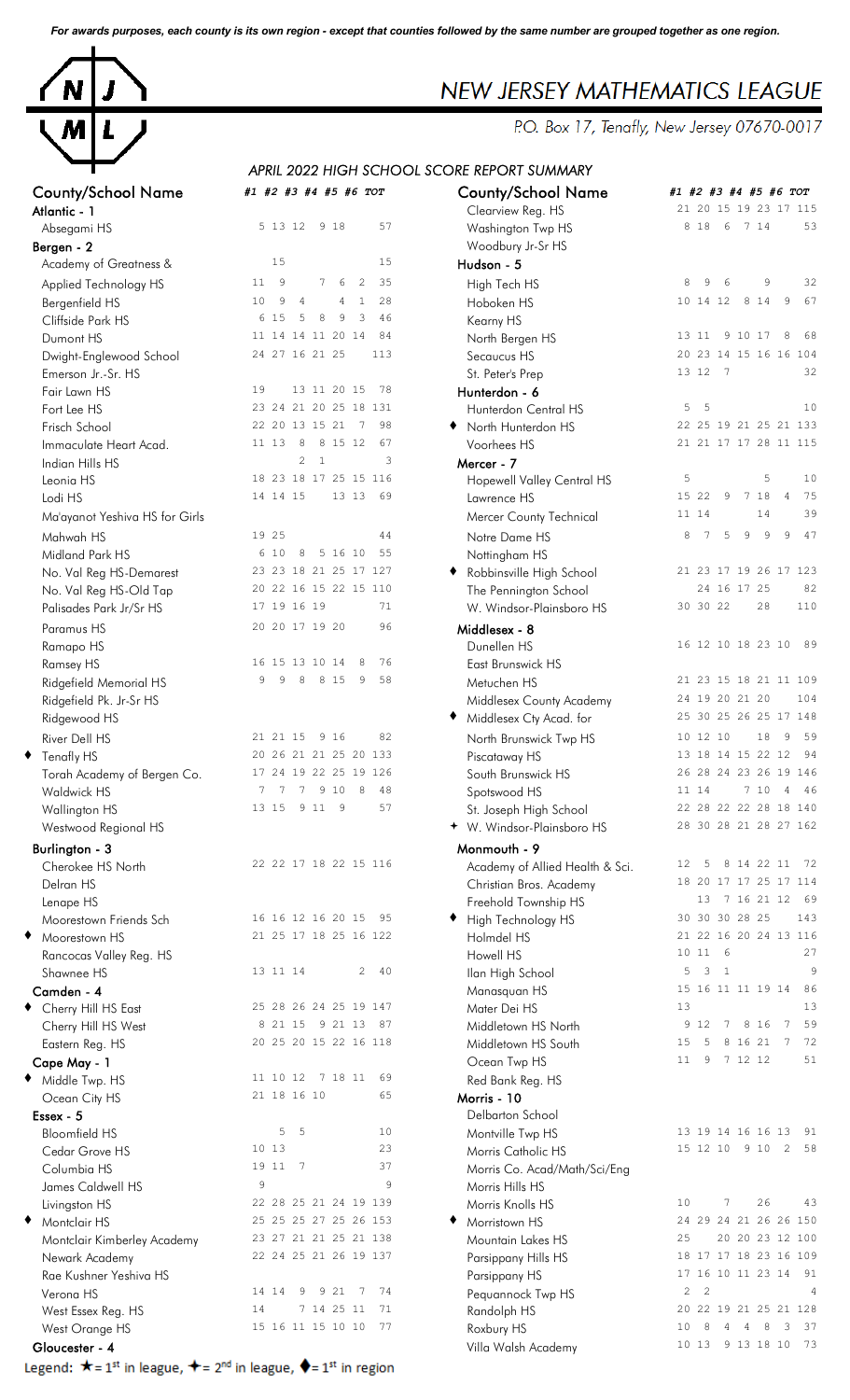| <b>West Morris Central HS</b> |   |                   |   |         |                |                       | Ridge HS                        |    | 21 23 16 |                   |             | 25          |                 | 85                    |
|-------------------------------|---|-------------------|---|---------|----------------|-----------------------|---------------------------------|----|----------|-------------------|-------------|-------------|-----------------|-----------------------|
| West Morris Mendham HS        |   |                   |   |         |                |                       | The Pingry School               |    |          | 28 28 26 20 25    |             |             |                 | 127                   |
| Ocean - 11                    |   |                   |   |         |                |                       | ★ Watchung Hills Reg. HS        |    |          |                   |             |             |                 | 30 30 28 26 25 28 167 |
| Jackson Liberty HS            |   |                   |   |         |                |                       | Sussex - 14                     |    |          |                   |             |             |                 |                       |
| Jackson Memorial HS           |   |                   |   |         |                |                       | High Point Reg. HS              |    |          |                   |             |             |                 | 14 16 19 18 24 15 106 |
| ٠<br><b>MATES Academy</b>     |   |                   |   |         |                | 22 27 19 19 25 18 130 | Kittatinny Reg. HS              | 4  | 1        |                   |             | 3           | 1               | 9                     |
| Msgr. Donovan HS              |   | 8 13 10 13 14     |   |         | - 5            | 63                    | Newton HS                       |    |          | 14 15 11 11 14    |             |             |                 | 65                    |
| Performing Arts Academy       |   |                   |   |         |                |                       | Sussex Co. Tech. School         |    | 10 12 10 |                   |             | 8 1 3       | $7\phantom{.0}$ | 60                    |
| Pinelands Reg. HS             |   |                   |   |         |                |                       | ◆ Vernon Twp HS                 |    |          |                   |             |             |                 | 18 19 18 15 25 15 110 |
| Southern Regional HS          |   | 13 15 14          |   |         |                | 42                    | Wallkill Valley Reg. HS         |    | 8 1 3 5  |                   |             | $2 \quad 8$ |                 | 36                    |
| Toms River HS North           |   | 12 12             | 9 | 8 12 10 |                | 63                    | <b>Union - 15</b>               |    |          |                   |             |             |                 |                       |
| Passaic - 12                  |   |                   |   |         |                |                       | Academy for Allied Health       | 20 |          | 7                 |             |             | 21 15           | 63                    |
| Clifton HS                    |   | 14 18 12 15 19 12 |   |         |                | 90                    | Cranford HS                     |    | 11 13    |                   | 8 12 18 13  |             |                 | 75                    |
| Eastern Christian HS          |   | 16 12 11 13 16 12 |   |         |                | 80                    | Gov. Livingston HS              |    |          |                   |             |             |                 | 20 21 19 20 26 14 120 |
| Lakeland Reg. HS              |   | 10 15             | 4 | 4 10    | $\overline{2}$ | 45                    | Jonathan Dayton HS              |    |          | 17 16 19 14 13 18 |             |             |                 | 97                    |
| Maarif School                 | 3 | 2                 | 3 | 2 6     |                | 16                    | Mother Seton Reg. HS            |    |          | 9 11 10 12 19     |             |             | 8               | 69                    |
| Manchester Reg. HS            |   | 10 13 11          |   | 6 11    |                | 51                    | Roselle Catholic HS             |    | 4        | 8                 | 8           | 8           | 5               | 33                    |
| Passaic Vly Reg. HS           |   | 9 1 2             |   |         | 8              | 29                    | Scotch Plains-Fanwood HS        |    |          |                   |             |             |                 | 26 26 21 25 25 20 143 |
| Pioneer Academy               |   |                   |   |         |                | 20 25 13 24 23 18 123 | Summit HS                       |    |          | 22 27 21 24 23    |             |             |                 | 117                   |
| ◆ Wayne Hills HS              |   |                   |   |         |                | 22 26 26 17 28 21 140 | Union County Magnet HS          |    |          |                   |             |             |                 | 24 24 26 21 23 21 139 |
| Wayne Valley HS               |   |                   |   |         |                | 12 14 6 13 22 10 77   | Union County Vo-Tech Schools    |    | 15 15 14 |                   |             |             |                 | 44                    |
| Somerset - 13                 |   |                   |   |         |                |                       | Union Cty. Acad. for Info. Tech |    |          |                   |             |             |                 | 23 20 10 15 21 17 106 |
| <b>Bernards HS</b>            |   |                   |   |         |                | 19 21 18 16 25 14 113 | Warren - 6                      |    |          |                   |             |             |                 |                       |
| Bridgewater-Raritan HS        |   |                   |   |         |                | 29 28 29 25 18 25 154 | <b>Blair Academy</b>            | 22 | 7        |                   | $4 \quad 3$ |             |                 | 36                    |
| Franklin HS                   |   |                   |   |         |                |                       | Hackettstown HS                 |    | 13 16    |                   |             | 11 19 11    |                 | 70                    |
| Gill St. Bernard's School     |   | 16 15 12 14 12    |   |         |                | 69                    | North Warren Reg. HS            |    | 8 1 3    | 9                 |             | 9 1 9       | 8               | 66                    |
| Hillsborough HS               |   | 25 19 17 8 22     |   |         | 8              | 99                    |                                 |    |          |                   |             |             |                 |                       |

Artem T, Wayne Hills HS

| West Morris Central HS        |                   |                |   |                 |                 |                       | 21 23 16<br>2.5<br>Ridge HS                                      |        | 85  |
|-------------------------------|-------------------|----------------|---|-----------------|-----------------|-----------------------|------------------------------------------------------------------|--------|-----|
| West Morris Mendham HS        |                   |                |   |                 |                 |                       | 28 28 26 20 25<br>The Pingry School                              |        | 127 |
| Ocean - 11                    |                   |                |   |                 |                 |                       | 30 30 28 26 25 28 167<br>★ Watchung Hills Reg. HS                |        |     |
| Jackson Liberty HS            |                   |                |   |                 |                 |                       | Sussex - 14                                                      |        |     |
| Jackson Memorial HS           |                   |                |   |                 |                 |                       | 14 16 19 18 24 15 106<br>High Point Reg. HS                      |        |     |
| MATES Academy                 |                   |                |   |                 |                 | 22 27 19 19 25 18 130 | 4<br>-1<br>Kittatinny Reg. HS                                    | 3<br>1 | 9   |
| Msgr. Donovan HS              |                   |                |   |                 | 8 13 10 13 14 5 | 63                    | 14 15 11 11 14<br>Newton HS                                      |        | 65  |
| Performing Arts Academy       |                   |                |   |                 |                 |                       | 10 12 10<br>8<br>13<br>Sussex Co. Tech. School                   | 7      | 60  |
| Pinelands Reg. HS             |                   |                |   |                 |                 |                       | 18 19 18 15 25 15 110<br>Vernon Twp HS                           |        |     |
| Southern Regional HS          | 13 15 14          |                |   |                 |                 | 42                    | 8 1 3<br>-5<br>2<br>Wallkill Valley Reg. HS                      | 8      | 36  |
| Toms River HS North           | 12 12             |                | 9 |                 | 8 12 10         | 63                    | <b>Union - 15</b>                                                |        |     |
| Passaic - 12                  |                   |                |   |                 |                 |                       | 20<br>7<br>Academy for Allied Health                             | 21 15  | 63  |
| Clifton HS                    | 14 18 12 15 19 12 |                |   |                 |                 | 90                    | 8 12 18 13<br>Cranford HS<br>11 13                               |        | -75 |
| Eastern Christian HS          | 16 12 11 13 16 12 |                |   |                 |                 | 80                    | 20 21 19 20 26 14 120<br>Gov. Livingston HS                      |        |     |
| Lakeland Reg. HS              | 10 15             |                | 4 | 410             | 2               | 45                    | 17 16 19 14 13 18<br>Jonathan Dayton HS                          |        | 97  |
| Maarif School                 | 3                 | $\mathfrak{D}$ | 3 | $2\overline{6}$ |                 | 16                    | 9 11 10 12 19<br>Mother Seton Reg. HS                            | - 8    | 69  |
| Manchester Reg. HS            | 10 13 11          |                |   | 6 1 1           |                 | 51                    | Roselle Catholic HS<br>8<br>8<br>4                               | 8<br>5 | -33 |
| Passaic Vly Reg. HS           | 9 1 2             |                |   |                 | 8               | 29                    | 26 26 21 25 25 20 143<br>Scotch Plains-Fanwood HS                |        |     |
| Pioneer Academy               |                   |                |   |                 |                 | 20 25 13 24 23 18 123 | Summit HS<br>22 27 21 24 23                                      |        | 117 |
| Wayne Hills HS                |                   |                |   |                 |                 | 22 26 26 17 28 21 140 | 24 24 26 21 23 21 139<br>Union County Magnet HS                  |        |     |
| Wayne Valley HS               | 12 14             |                |   |                 | 6 13 22 10      | 77                    | 15 15 14<br>Union County Vo-Tech Schools                         |        | 44  |
| Somerset - 13                 |                   |                |   |                 |                 |                       | 23 20 10 15 21 17 106<br>Union Cty. Acad. for Info. Tech         |        |     |
| <b>Bernards HS</b>            |                   |                |   |                 |                 | 19 21 18 16 25 14 113 | Warren - 6                                                       |        |     |
| <b>Bridgewater-Raritan HS</b> |                   |                |   |                 |                 | 29 28 29 25 18 25 154 | 22<br>-7<br>$\overline{\mathbf{3}}$<br>4<br><b>Blair Academy</b> |        | 36  |
| Franklin HS                   |                   |                |   |                 |                 |                       | 13 16<br>11 19 11<br>Hackettstown HS                             |        | 70  |
| Gill St. Bernard's School     | 16 15 12 14 12    |                |   |                 |                 | 69                    | 8 1 3<br>9 1 9<br>9<br>North Warren Reg. HS                      | 8      | 66  |
|                               | $0 - 10 - 17$     |                |   | $\sim$ $\sim$   |                 | $\sim$ $\sim$         |                                                                  |        |     |

#### *STUDENTS WITH A PERFECT SCORE*

Milind B, Morristown HS **Krutharth V, W. Windsor-Plainsboro HS North** Jordan D, Morristown HS Eric W, W. Windsor-Plainsboro HS North Benjamin L, Watchung Hills Reg. HS Lucas Y, Montclair HS Vikram M, Eastern Reg. HS Daniel Z, Watchung Hills Reg. HS Jervin S, Toms River HS North Bryan Z, Watchung Hills Reg. HS

#### *HIGH SCORING STUDENTS - CUMULATIVE*

| ★ | Milind B - Morristown HS                  | 35 | Jaimin N - Cherry Hill HS East            | 29 |
|---|-------------------------------------------|----|-------------------------------------------|----|
| ✦ | Benjamin L - Watchung Hills Reg. HS       | 34 | Yul N - Cherry Hill HS East               | 29 |
| ✦ | Vikram M - Eastern Reg. HS                | 34 | Kevin S - Holmdel HS                      | 29 |
| ✦ | Jervin S - Toms River HS North            | 34 | Derek W - Bridgewater-Raritan HS          | 29 |
| ✦ | Daniel Z - Watchung Hills Reg. HS         | 34 | Shawn Z - Clearview Reg. HS               | 29 |
|   | Eshaan D - Hillsborough HS                | 33 | Ben B - St. Joseph High School            | 28 |
|   | Kevin F - Watchung Hills Reg. HS          | 33 | Alon D - Tenafly HS                       | 28 |
|   | Herbert H - Clifton HS                    | 33 | Yash D - Middlesex Cty Acad. for Sciences | 28 |
|   | Jordan D - Morristown HS                  | 32 | Emily L - Metuchen HS                     | 28 |
|   | Sebastian S - Montclair Kimberley Academy | 32 | Iris S - Tenafly HS                       | 28 |
|   | Gracelynne H - Bridgewater-Raritan HS     | 31 | Aprameya T - W. Windsor-Plainsboro HS Nor | 28 |
|   | Vivian L - Morristown HS                  | 31 | Derek W - High Technology HS              | 28 |
|   | Matthew Q - Bridgewater-Raritan HS        | 31 | Ivan W - High Technology HS               | 28 |
|   | Artem T - Wayne Hills HS                  | 31 | Selina Z - North Hunterdon HS             | 28 |
|   | Timothy T - Wayne Hills HS                | 31 | Kishan B - Livingston HS                  | 27 |
|   | Yakov H - Torah Academy of Bergen Co.     | 30 | Kevin D - Fort Lee HS                     | 27 |
|   | Renee H - Livingston HS                   | 30 | Sanjay K - W. Windsor-Plainsboro HS North | 27 |
|   | Ava I - Montclair HS                      | 30 | Shaher N - South Brunswick HS             | 27 |
|   | Justin K - Montclair HS                   | 30 | Brandon R - Newark Academy                | 27 |
|   | Bhaumik M - W. Windsor-Plainsboro HS Nort | 30 | Julia S - Montclair HS                    | 27 |
|   | Aditya R - Bernards HS                    | 30 | Ankit V - Ramsey HS                       | 27 |
|   | Eric W - W. Windsor-Plainsboro HS North   | 30 | Anthony Z - Union County Magnet HS        | 27 |
|   | Larry X - W. Windsor-Plainsboro HS North  | 30 |                                           |    |